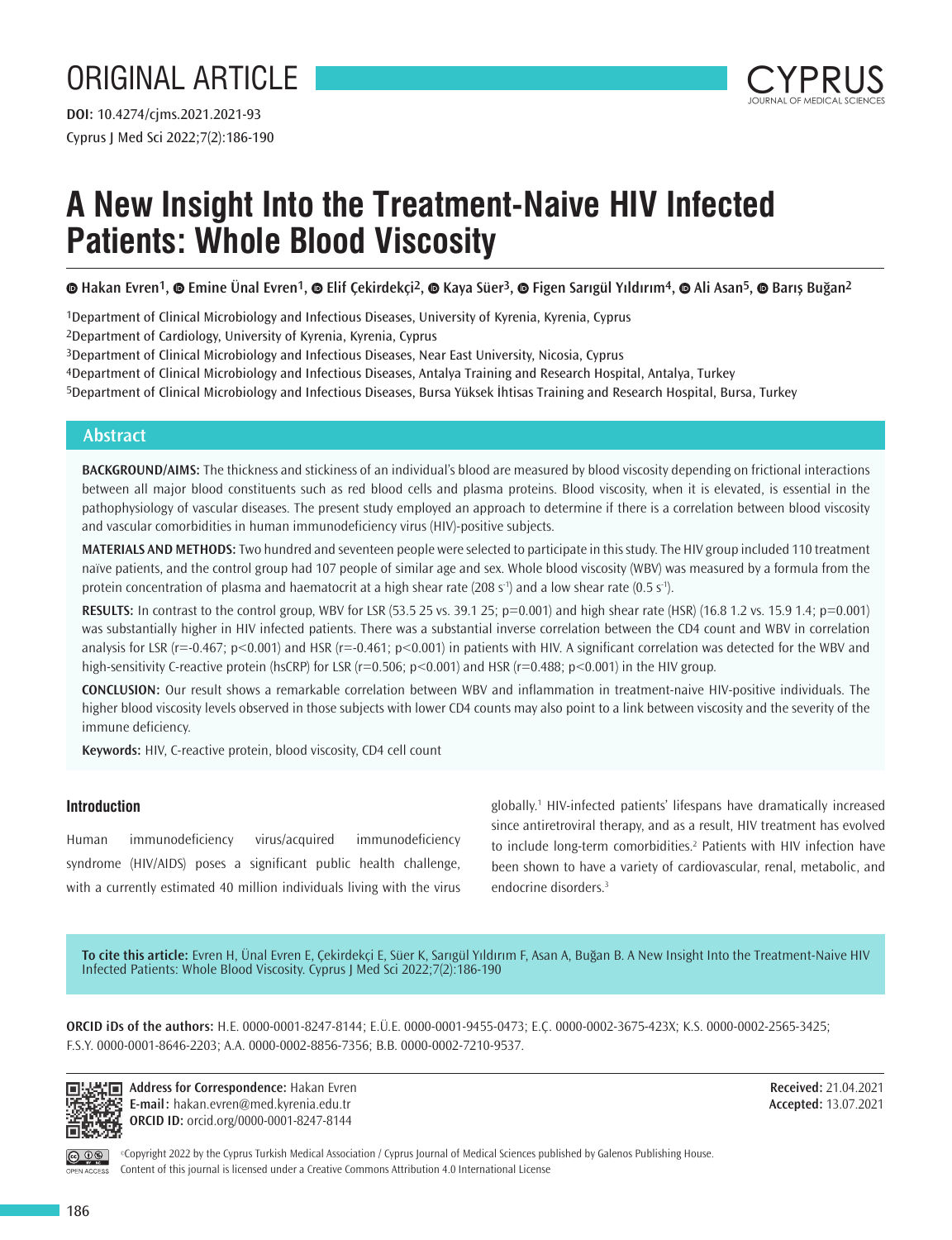The viscosity of blood is its intrinsic resistance to flow, depending on frictional interactions between all major blood constituents such as red blood cells and plasma proteins.<sup>4</sup>

Under normal physiological conditions, regulatory mechanisms keep the blood viscosity at a relatively stable level. However, inflammationrelated disorders in these regulatory mechanisms increase blood viscosity, usually correlated with endothelial cell dysfunction. As a factor affecting tissue perfusion, blood viscosity has a potential role in cardiac disease, cerebral ischemia, renal disease, and metabolic disorders.<sup>4-6</sup> Understanding this hemorheological change may provide insight into the pathogenesis of HIV-related vascular diseases and their clinical sequela. The current research aims to understand the correlation between the severity of the infection and blood viscosity in newly identified, treatment-naive HIV-positive individuals.

## **MATERIALS AND METHODS**

In this multicenter study, we retrospectively reviewed HIV-infected subjects between January 1, 2013 and December 31, 2019. Age, sex, clinical findings, laboratory, electrocardiographic, and echocardiographic imaging were studied from the patients' medical records.

The study's power analyses and sample size were computed using G\*Power Version 3.1.9.2. (Aichach, Germany) The sample size was calculated using a 1:1 allocation ratio to estimate the number of people that could be enrolled in a reasonable period. According to the calculations, the minimal sample size for all groups was 210 subjects to detect differences in results with a statistical power (1-value) of 95% and a type 1  $(\alpha)$  error of 0.05. The HIV-infected group needed to be 105 people, and the control group needed to be 105. In the current study, a total of 217 participants were recruited. The HIV group included 110 newly diagnosed individuals (68 males,  $41.3 \pm 9.1$  years), while the control group consisted of 107 people (71 males, 40.8±12.0 years).

This study did not include patients with documented cardiac and cerebrovascular disease, renal failure, chronic lung disease, pregnancy, or metabolic disorders. Those patients taking antiretroviral drugs that potentially impact the blood's basic viscosity measures were also excluded from this trial. The CD4 cell counts were obtained from the patients' medical records. The participants in the control group gave their informed consent. The Ethics Committee of the University of Kyrenia approved the report (reference no: 2019/01-2015, date: 07.05.2019).

Blood samples were taken via antecubital veins and collected in serum separation gel tubes (yellow) for biochemical tests and Becton Dickinson Vacutainer for haematological tests. Glucose, hsCRP, creatinine, and lipids were delivered by conventional methods.<sup>7</sup> A blood counter (Cell-Dyn Ruby; Abbott Laboratories™ 08H6701) was used for whole blood counts.

Htc (%) and plasma protein concentration (TP; g/L) at a high shear rate (HSR; 208 s<sup>-1</sup>) and a low shear rate (LSR; 0.5 s<sup>-1)8</sup> were used for WBV calculation using a validated method of de Simone et al.<sup>8</sup> and Nwose and Richards'<sup>9</sup> recommendations:

$$
HSR: WBV (208 s-1) = (0.12 \times HCT) + 0.17 \times (TP - 2.07)
$$
 (1)

LSR: WBV (0.5 s-1) = (1.89 × HCT) + 3.76 × (TP – 78.42) (2)

## **Statistical Analysis**

For statistical analysis (SPSS Inc. Chicago, IL, USA), SPSS version 22 was employed. Visuals (histograms, probability plots) were used to examine all numerical variables. Analytic techniques (Kolmogorov– Smirnov/Shapiro–Wilk's test) were used to verify if they were normally distributed. Continuous variables were described as the mean  $\pm$ standard deviation, or medians (with interquartile ranges). Categorical variables were defined as the number of patients and percentages. The participants in the trial were divided into two groups: control and HIV. Statistical comparisons of categorical data were made using the Pearson's  $\chi^2$  test and Fisher's exact test. The student's t-test was used for normally distributed parameters, and the Mann–Whitney U test was used for non-normally distributed values. The correlation coefficients and significance of the correlations between non-normally distributed hsCRP, CD4 counts, and WBV scores were determined using the Spearman correlation test. ROC curve analysis was used to examine the potential of WBV and its ability to predict WBV for both LSR and HSR in the context of HIV. When a significant cut-off value was found, the specificity, sensitivity, and positive and negative predictive values were presented. A p-value below 0.05 was considered to indicate a statistically significant difference.

# **RESULTS**

The participants in this study were divided into groups based on age, gender, smoking status, and body mass index (BMI). The baseline clinical and laboratory values of the research groups are given in Table 1. The HIV group consisted of 110 individuals (68 males, 41.3±9.1 years), and the control group consisted of 107 subjects (71 males, 40.8±12.0 years).

Hematological parameters including hemoglobin, red blood cell distribution (RDW), mean platelet volume (MPV), and biochemical tests such as urea, serum creatinine, glucose, serum albumin, globulin, lipid profile, potassium, and sodium levels were not statistically significant among the groups. However, hsCRP, hematocrit, and total protein levels in the HIV group were considerably higher than those in the control group (p=0.00). White blood cell and platelet counts were considerably lower in the HIV group than in the control group (all  $p=0.02$ ) (Table 1).

When compared to the control group, HIV patients had significantly higher WBV for LSR (53.5±25 vs. 39.1±25; p<0.001) and HSR (16.8±1.2 vs.  $15.9 \pm 1.4$ ;  $p < 0.001$ ) (Table 2). There was a significantly inverse correlation between CD4 count and WBV for LSR ( $r=-0.467$ ;  $p<0.001$ ) and HSR ( $r = -0.461$ ;  $p < 0.001$ ) in the HIV group (Figures 1 and 2) in correlation analysis. Additionally, there was significant correlation between the hsCRP and WBV for LSR ( $r=0.506$ ;  $p<0.001$ ) and HSR  $(r=0.488; p<0.001)$  in the HIV group (Figures 3 and 4).

A WBV for LSR cut-off value of ≥44 with a sensitivity of 74% and specificity of 72% [area under the curve (AUC)=0.809,  $p$ <0.001] and a HSR cut-off value of ≥16 with a sensitivity of 80% and specificity of 74% (AUC=0.837,  $\pi$ <0.001) for the prediction of HIV (Figure 5) were determined in the receiver operating characteristic curve analysis.

#### **DISCUSSION**

There is no direct study investigating the effect of WBV for both LSR and HSR in the treatment of naïve HIV-positive patients. Our research showed that HIV-infected participants have considerably higher blood viscosity levels than their age, and sex-matched controls. WBV is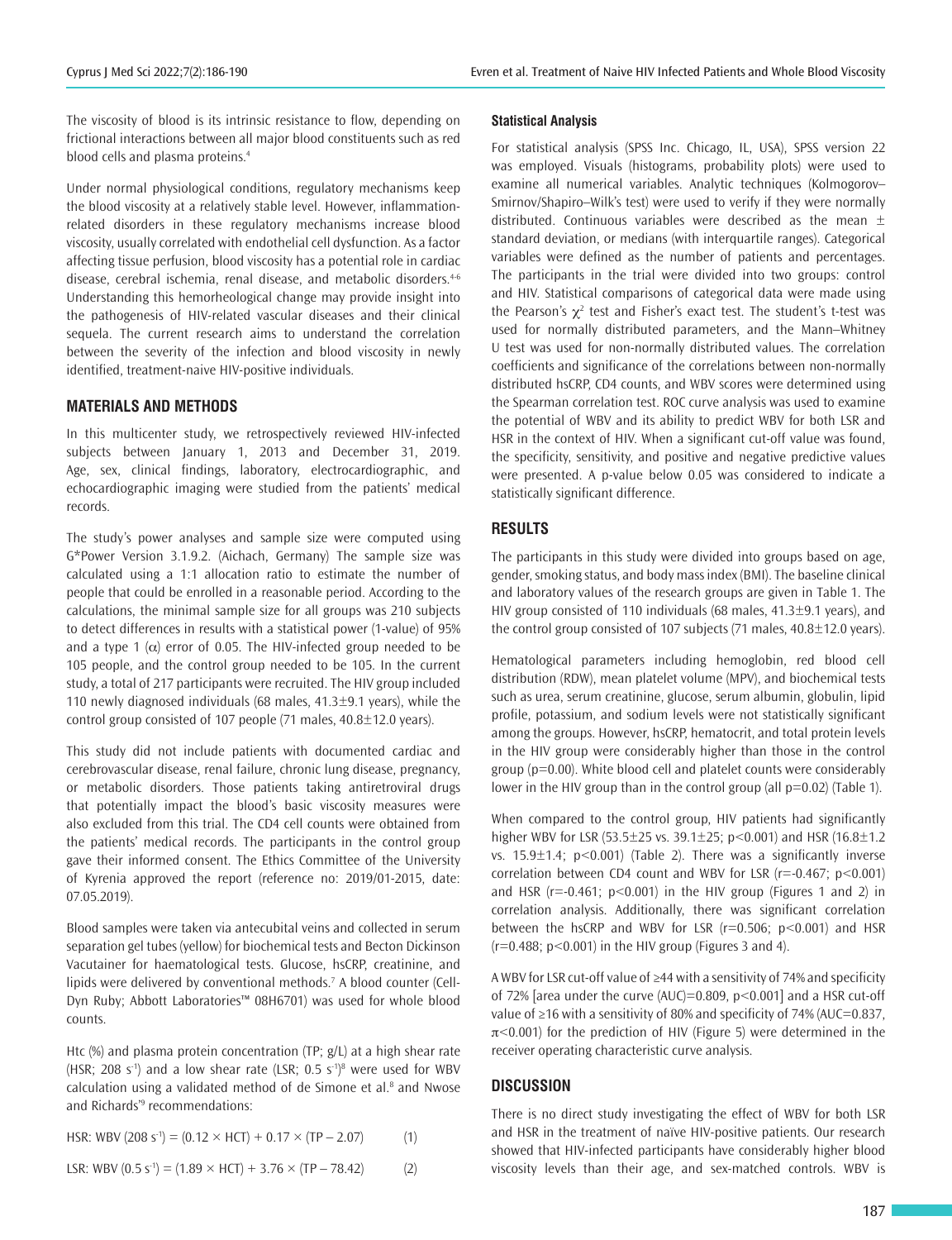responsible for the blood's intrinsic resistance to flow in vessels and it has a remarkable association with vascular diseases.<sup>10-12</sup> Our findings confirm that HIV-infected subjects have increased blood viscosity. A few case reports about hyper-viscosity in HIV-infected patients leading to severe vascular diseases have been described recently. Additionally, these reports claim that the risk of vascular diseases is mostly linked to the use of antiretroviral agents.<sup>13-15</sup>

The current consensus is that WBV is directly proportional to endothelial shear stress.<sup>16</sup> Due to frictional shear force, the blood flowing through the artery wall unit creates endothelial shear stress. In normal conditions, the shear stress is substantially higher than the yield stress, allowing for optimal microvascular circulation perfusion. In particular,

| Table 1. The baseline characteristics and laboratory findings of the study |
|----------------------------------------------------------------------------|
| groups $(n=217)$                                                           |

| <b>Variables</b>                  | Control group<br>$(n=107)$ | <b>HIV</b><br>$(n=110)$ | p-value |  |  |  |
|-----------------------------------|----------------------------|-------------------------|---------|--|--|--|
| <b>Clinical parameters</b>        |                            |                         |         |  |  |  |
| Age, years                        | $41.3 + 9.1$               | $40.8 \pm 12.0$         | 0.73    |  |  |  |
| Male, n (%)                       | 68 (63%)                   | 71 (65%)                | 0.87    |  |  |  |
| Current smoker, n (%)             | 62 (58%)                   | 74 (67%)                | 0.15    |  |  |  |
| BMI, (kg/m <sup>2</sup> ), n (%)  | $24.8 \pm 3.3$             | $25.2 \pm 2.5$          | 0.31    |  |  |  |
| <b>Laboratory parameters</b>      |                            |                         |         |  |  |  |
| Hemoglobin, g/dL                  | $13.6 \pm 2.1$             | $13.9 \pm 1.9$          | 0.27    |  |  |  |
| Haematocrit, %                    | $40.1 \pm 0.4$             | $41.7 \pm 0.6$          | < 0.001 |  |  |  |
| WBC, $\times 10^3$ /uL            | $8.5 \pm 2.1$              | $7.6 + 3.5$             | 0.02    |  |  |  |
| MPV, $\times$ 10 <sup>3</sup> /uL | $9.1 \pm 1.1$              | $8.9 + 0.6$             | 0.09    |  |  |  |
| RDW, $\times 10^3/\mu L$          | $14.5 \pm 3.1$             | $14.2 \pm 2.8$          | 0.45    |  |  |  |
| Platelets, ×10 <sup>3</sup> /uL   | 245±76                     | $223 \pm 69$            | 0.02    |  |  |  |
| Glucose, mg/dL                    | 93±15                      | $92 + 21$               | 0.68    |  |  |  |
| Urea, mg/dL                       | $19(13 - 25)$              | $13(10-16)$             | 0.33    |  |  |  |
| Serum creatinine, mg/dL           | $0.8(0.7-1)$               | $0.9(0.8-1)$            | 0.69    |  |  |  |
| Total protein, g/L                | $67.2 \pm 8.1$             | $73 + 6.2$              | < 0.001 |  |  |  |
| Total cholesterol, mg/dL          | 179±41                     | 183±49                  | 0.51    |  |  |  |
| LDL cholesterol, mg/dL            | 110±35                     | 114±38                  | 0.42    |  |  |  |
| HDL cholesterol, mg/dL            | 45±16                      | $42 + 13$               | 0.13    |  |  |  |
| Triglycerides, mg/dL              | 148±75                     | 148±101                 | 0.92    |  |  |  |
| Sodium, mEg/L                     | $140 \pm 2.8$              | 141±3.6                 | 0.41    |  |  |  |
| Potassium, mEq/L                  | $4.4 \pm 0.4$              | $4.3 \pm 0.5$           | 0.16    |  |  |  |
| hsCRP, mg/dL                      | $0.2(0.1 - 0.2)$           | $4(1-6)$                | < 0.001 |  |  |  |
| CD4 count                         | ÷,                         | 360 (233-647)           | ۰       |  |  |  |

HIV: human immunodeficiency virus, BMI: Body Mass Index, hsCRP: high-sensitivity C-reactive protein, HDL: high-density lipoprotein, LDL: low-density lipoprotein, RDW: red cell distribution width, WBC: white blood cell count, MPV: mean platelet volume, n: number.

| Table 2. Comparison of the study groups' WBV parameters                              |               |              |         |  |  |
|--------------------------------------------------------------------------------------|---------------|--------------|---------|--|--|
| <b>Variables</b>                                                                     | Control group | HIV group    | p-value |  |  |
| WBV at HSR, 208 s <sup>-1</sup>                                                      | $15.9 + 1.4$  | $16.8 + 1.2$ | < 0.001 |  |  |
| WBV at LSR, $0.5 s^{-1}$                                                             | $39.1 + 25$   | $53.5 + 25$  | < 0.001 |  |  |
| HIV: human immunodeficiency virus. WBV: whole blood viscosity. HSR: high shear rate. |               |              |         |  |  |

HIV: human immunodeficiency virus, WBV: whole blood viscosity, HSR: high shear rate, LSR: low shear rate

pathophysiologic low shear stresses were found to relate to increased inflammatory parameters.<sup>17,18</sup> This study suggests that hyper-viscosity may be a sign of inflammation, which is linked to the pathophysiology of HIV-related vascular diseases.

It is known that blood properties are altered in situations such as inflammation, and this variance prevents adequate blood flow leading to the occurrence of cardiovascular diseases, cerebral ischemia, renal failure, and other diseases.<sup>19,20</sup> This alteration may be associated with relatively higher C-reactive protein (CRP) and immunoglobulins in HIVinfected patients who have been exposed to viral antigens regularly.13,15 Several studies have shown that inflammatory parameters such as CRP increases in HIV patients.<sup>21-23</sup> Our research is also in accordance with previous studies. Given the significance of inflammation, it is reasonable to conclude that WBV and hs-CRP have strong positive associations for HSR and LSR in our research.



**Figure 1.** CD4 count and HSR correlation in the HIV group. HSR: high shear rate, HIV: human immunodeficiency virus



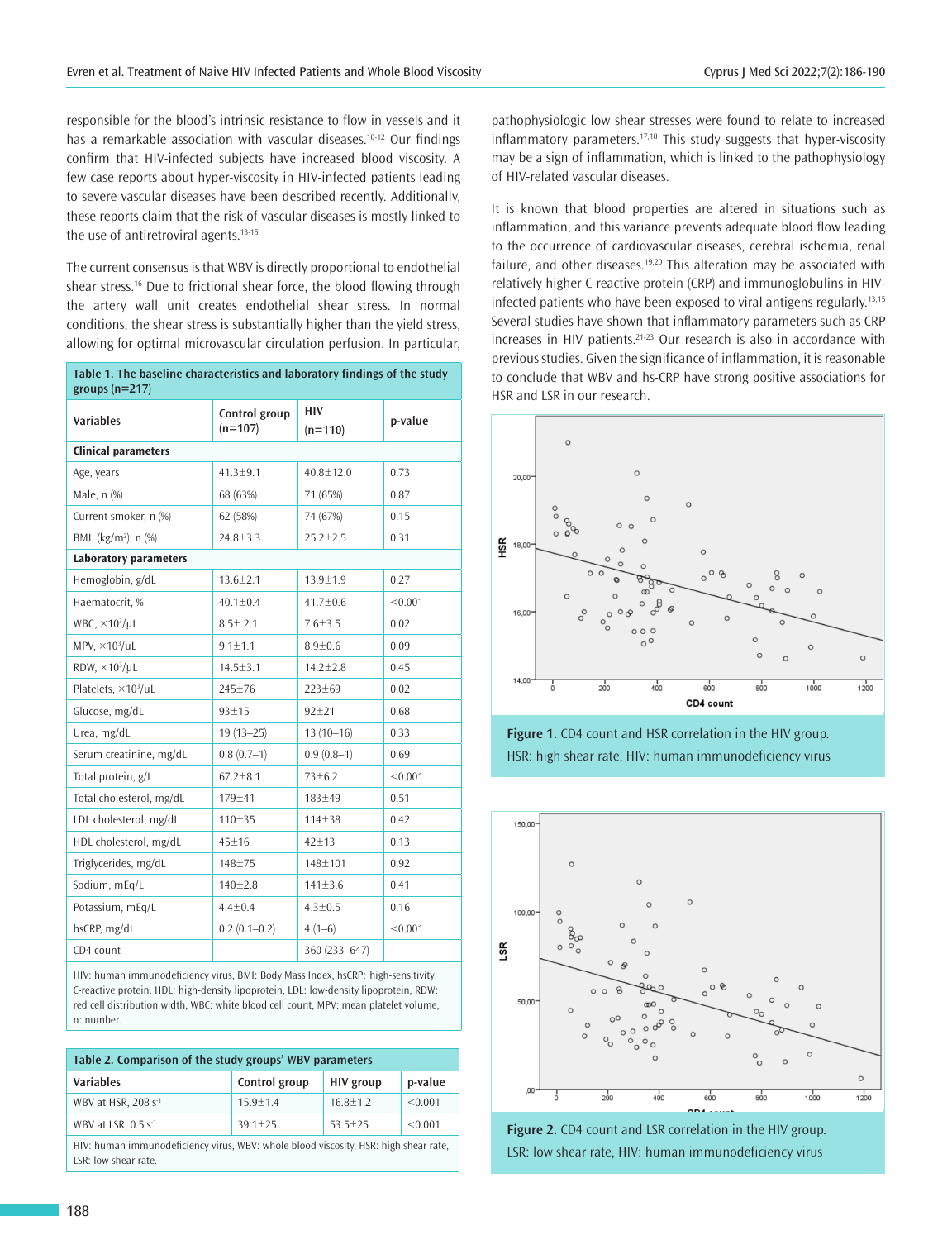





**Figure 4.** Hs-CRP and HSR correlation in the HIV group. HSR: high shear rate, HIV: human immunodeficiency virus

CD4 cell count as a significant predictor of the disease severity has a vital role in the decision making and comprehension of the progression in HIV-infected patients.<sup>24</sup> In our study, a significant negative association was observed between CD4 and WBV.

As blood viscosity is linked to microvascular diseases, more studies are needed to determine this situation more accurately.

#### **Limitations of the Study**

Our study must be interpreted in light of certain limitations. The low sample size of our study is suboptimal for further statistical analysis. Furthermore, WBV was not validated using a viscometer to calculate viscosity reliably.

### **CONCLUSION**

The cause of increased blood viscosity in HIV-infected individuals is probably multifactorial. Our result indicates the endothelium's



**Figure 5.** Receiver operating characteristic curve (ROC) analysis of WBV at the HSR and LSR for HIV prediction and 95% confidence intervals curve.

HSR: high shear rate, LSR: low shear rate, WBV: whole blood viscosity, HIV: human immunodeficiency virus

inflammatory injury, pointing to endothelial dysfunction of treatmentnaive HIV-positive participants. The higher blood viscosity levels observed in those patients with lower CD4 counts may also point to a link between viscosity and the severity of the immune deficiency. Despite convincing evidence that blood viscosity regulation is beneficial for disease control, we believe that the bio-effectiveness of this feature is neglected in clinics. We recommend future studies to investigate all determinants of hemorheological alterations in HIV-infected subjects, which may provide insight into the pathogenesis of HIV-related comorbidities.

### **MAIN POINTS**

- Treatment naïve HIV-positive individuals had elevated blood viscosity levels when compared to the control group.
- The higher levels of blood viscosity observed in those patients with lower CD4 counts may also point to a link between viscosity and the severity of immune deficiency.
- In HIV-positive individuals, increased blood viscosity can lead to vascular comorbidities.
- Blood viscosity regulation is helpful in disease control, and future studies may focus on all determinants of hemorheological alterations in HIV-infected patients.

#### **ETHICS**

**Ethics Committee Approval:** The Ethics Committee of the University of Kyrenia approved the study (reference no: 2019/01-015, date: 07.05.2019).